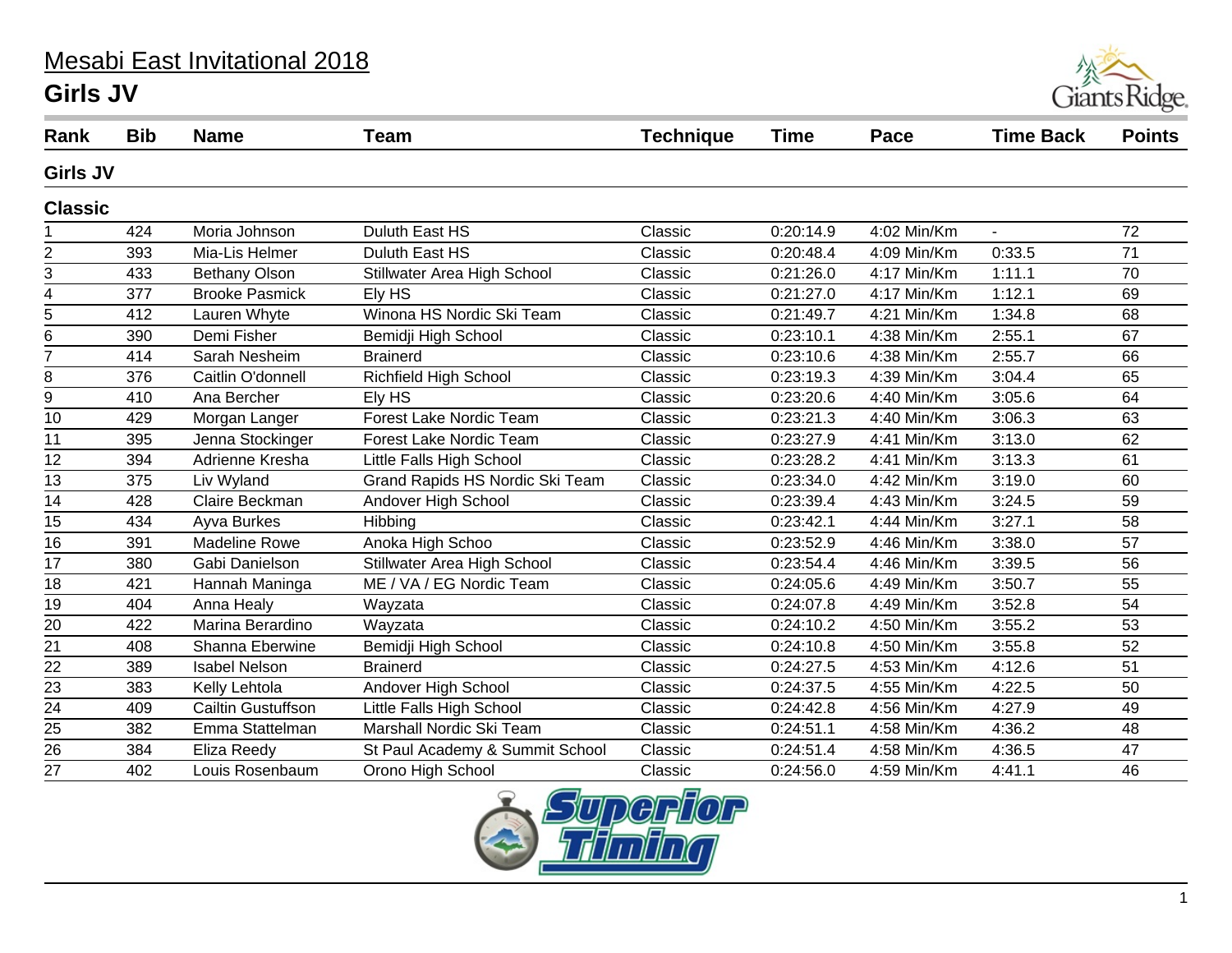## Mesabi East Invitational 2018 **Girls JV**



| Rank            | <b>Bib</b> | <b>Name</b>             | <b>Team</b>                     | <b>Technique</b> | <b>Time</b> | Pace          | <b>Time Back</b> | <b>Points</b>   |
|-----------------|------------|-------------------------|---------------------------------|------------------|-------------|---------------|------------------|-----------------|
| 28              | 385        | Winter Anderjohn        | Roseville Area High School      | Classic          | 0:24:59.5   | 4:59 Min/Km   | 4:44.6           | 45              |
|                 | 417        | Laura Pacala            | Washburn High School            | Classic          | 0:25:01.3   | 5:00 Min/Km   | 4:46.3           | 44              |
| $\frac{29}{30}$ | 420        | Shelby Olson            | Mounds View High School         | Classic          | 0:25:42.2   | 5:08 Min/Km   | 5:27.3           | 43              |
| 31              | 416        | <b>Hailey Lafrenier</b> | Grand Rapids HS Nordic Ski Team | Classic          | 0:25:44.4   | 5:08 Min/Km   | 5:29.4           | 42              |
| $\overline{32}$ | 426        | Harmony Tracy           | <b>CEC Nordic</b>               | Classic          | 0:25:45.0   | 5:09 Min/Km   | 5:30.1           | $\overline{41}$ |
| 33              | 423        | Adrianna Warden         | Anoka High Schoo                | Classic          | 0:25:49.8   | 5:09 Min/Km   | 5:34.8           | 40              |
| $\overline{34}$ | 396        | Maren Johnson           | Minnehaha Academy               | Classic          | 0:26:02.5   | 5:12 Min/Km   | 5:47.5           | $\overline{39}$ |
| 35              | 413        | Kaia Goldenman          | Roseville Area High School      | Classic          | 0:26:04.1   | 5:12 Min/Km   | 5:49.2           | 38              |
| $\overline{36}$ | 452        | Julia Flatten           | Hibbing                         | Classic          | 0:26:12.9   | 5:14 Min/Km   | 5:58.0           | $\overline{37}$ |
| 37              | 440        | Ayden Guild             | Minnehaha Academy               | Classic          | 0:26:22.7   | 5:16 Min/Km   | 6:07.8           | 36              |
| $\overline{38}$ | 411        | Cecie Bourbour          | Edina High School               | Classic          | 0:26:26.6   | 5:17 Min/Km   | 6:11.6           | 35              |
| 39              | 381        | Ella Boelter            | <b>Cathedral High School</b>    | Classic          | 0:26:37.4   | 5:19 Min/Km   | 6:22.5           | 34              |
| $\overline{40}$ | 407        | Stephanie Kowalski      | ME / VA / EG Nordic Team        | Classic          | 0:26:47.7   | 5:21 Min/Km   | 6:32.8           | $\overline{33}$ |
| 41              | 430        | Elletta Firehammer      | Hopkins                         | Classic          | 0:26:53.4   | 5:22 Min/Km   | 6:38.5           | 32              |
| $\overline{42}$ | 432        | <b>Grace Miner</b>      | Orono High School               | Classic          | 0:26:56.0   | 5:23 Min/Km   | 6:41.1           | 31              |
| 43              | 441        | Paige Indritz           | St Paul Academy & Summit School | Classic          | 0:27:00.8   | 5:24 Min/Km   | 6:45.9           | 30              |
| $\overline{44}$ | 418        | Addie Hoseck            | Coon Rapids High School         | Classic          | 0:27:05.5   | 5:25 Min/Km   | 6:50.5           | $\overline{29}$ |
| 45              | 453        | Katie Dahiya            | <b>Mounds Park Academy</b>      | Classic          | 0:27:07.8   | 5:25 Min/Km   | 6:52.9           | 28              |
| $\overline{46}$ | 400        | Sophia Behling          | Edina High School               | Classic          | 0:27:14.6   | 5:26 Min/Km   | 6:59.6           | 27              |
| 47              | 373        | Shoshanna Peifer        | Hopkins                         | Classic          | 0:27:33.1   | 5:30 Min/Km   | 7:18.2           | 26              |
| $\overline{48}$ | 415        | Anna Manson             | Spring Lake Park/St Anthony HS  | Classic          | 0:27:35.1   | 5:31 Min/Km   | 7:20.1           | $\overline{25}$ |
| 49              | 397        | Emma Snell              | Mounds View High School         | Classic          | 0:27:54.9   | 5:34 Min/Km   | 7:40.0           | 24              |
| $\overline{50}$ | 427        | Ella Davis              | Marshall Nordic Ski Team        | Classic          | 0:27:59.9   | 5:35 Min/Km   | 7:45.0           | $\overline{23}$ |
| 51              | 398        | Olivia Hagstrom         | Alexandria                      | Classic          | 0:28:16.7   | 5:39 Min/Km   | 8:01.7           | 22              |
| $\overline{52}$ | 378        | Carolyn Palmer          | Maple Grove Senior High         | Classic          | 0:28:20.8   | $5:40$ Min/Km | 8:05.8           | 21              |
| $\frac{53}{54}$ | 454        | <b>Connelley Tiana</b>  | Chaska and Chanhassen HSs       | Classic          | 0:28:31.0   | 5:42 Min/Km   | 8:16.0           | 20              |
|                 | 425        | <b>Shannon Brault</b>   | <b>Richfield High School</b>    | Classic          | 0:29:29.9   | 5:53 Min/Km   | 9:15.0           | 19              |
| 55              | 439        | Ana Deal-Hansen         | <b>Cathedral High School</b>    | Classic          | 0:29:36.2   | 5:55 Min/Km   | 9:21.2           | 18              |
| $\overline{56}$ | 448        | Tatijana Krasaway       | Hibbing                         | Classic          | 0:29:38.1   | 5:55 Min/Km   | 9:23.2           |                 |
| 57              | 438        | Amalia Buck             | Maple Grove Senior High         | Classic          | 0:29:41.5   | 5:56 Min/Km   | 9:26.6           | 16              |